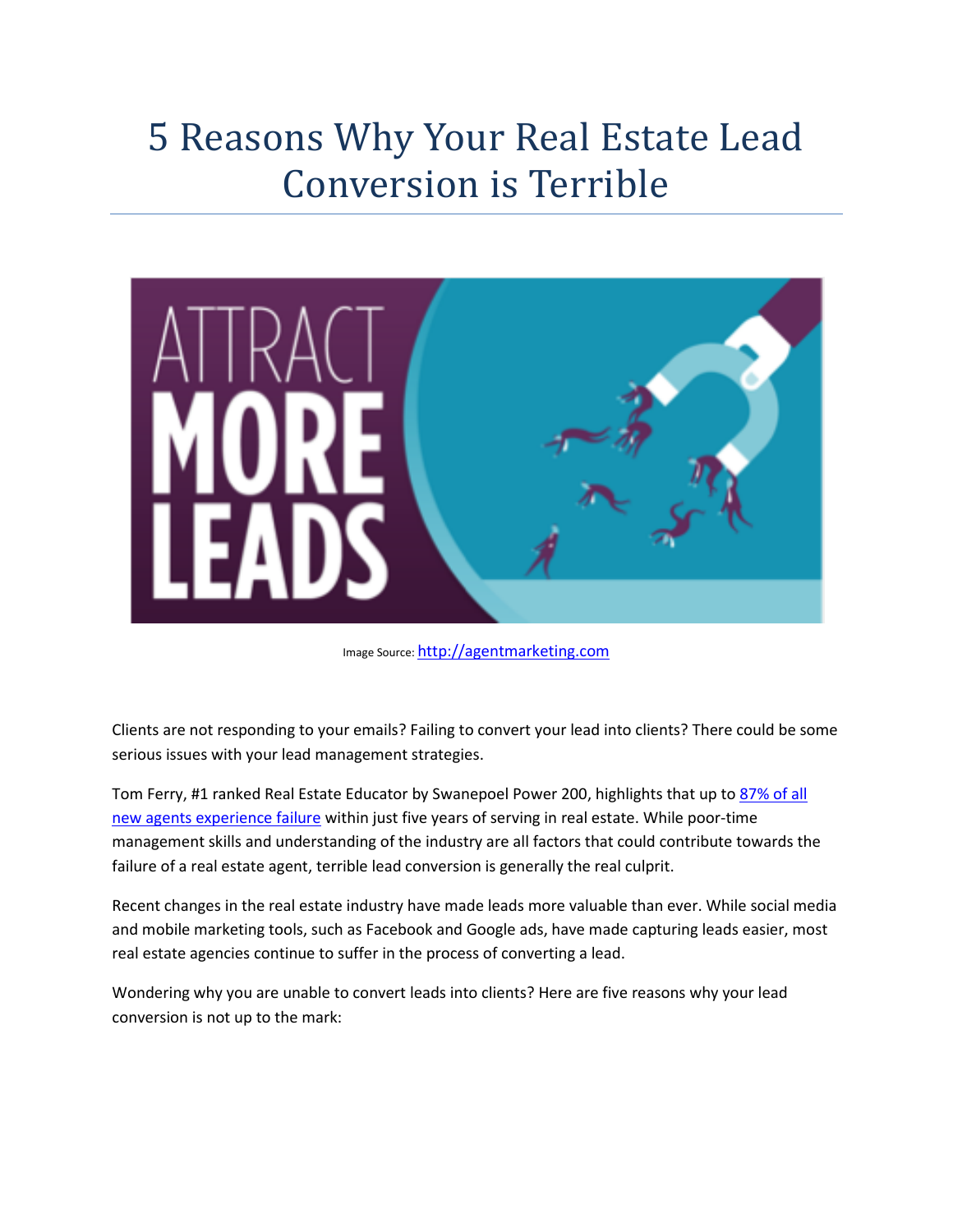## **Reason #1: Unclear Value/Selling Proposition**



Image Source[: https://cdn.marketing91.com](https://cdn.marketing91.com/wp-content/uploads/2010/12/How-to-make-Customer-value-proposition.jpg)

Before investing in any service, people like to have a clear understanding of the value that they will be receiving. With a unique value proposition (UVP) or unique selling proposition (USP), agents can build a trustworthy reputation and offer irresistible value to their potential customers.

Wondering how can you improvise on your UVP? Start by answering the following three questions:

- 1. What is the value you are offering?
- 2. How will this value benefit your clients?
- 3. Why should your clients choose you over your competitors?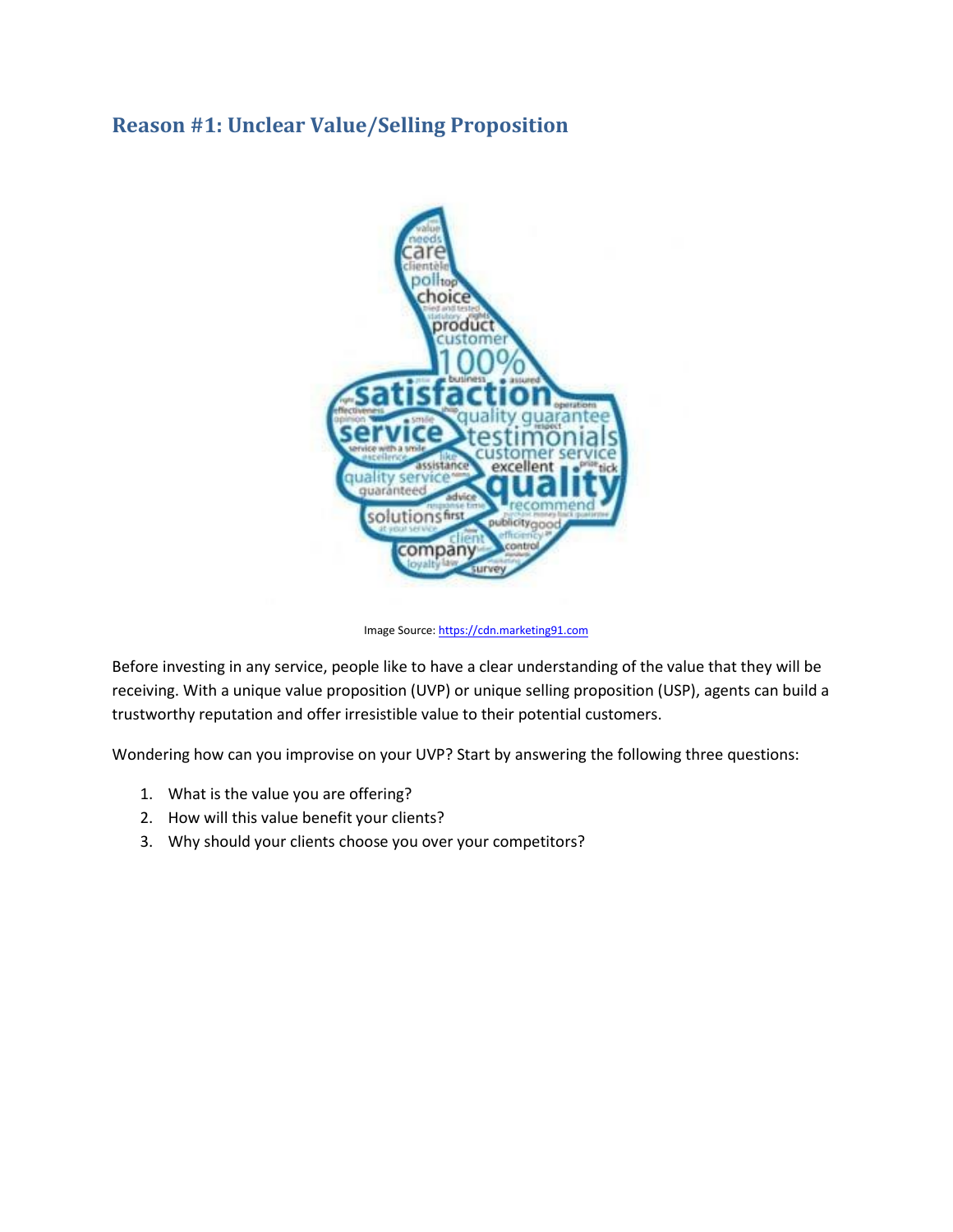

Image Source[: https://www.segmentify.com](https://www.segmentify.com/blog/wp-content/uploads/2016/10/data-segmentation-image.jpg)

Different individuals have different needs, especially when it comes to real estate. While one family may be looking for a free home valuation, others might be in search of consultation services.

As a part of effective lead conversion, it is important for you to identify the driving force behind your audience's interaction with you. You can learn about this by requesting them to complete a simple survey that provides answers to the following questions:

- Why are you looking for a real estate agent?
- What goals are you seeking to achieve by working with us?
- How can we help you achieve your buying/selling goals?
- How did you find our company?
- How can we serve you better?

A survey based upon these simple questions can help you get all the information you need to segment your leads and cater to clients with regards to their specific requirements.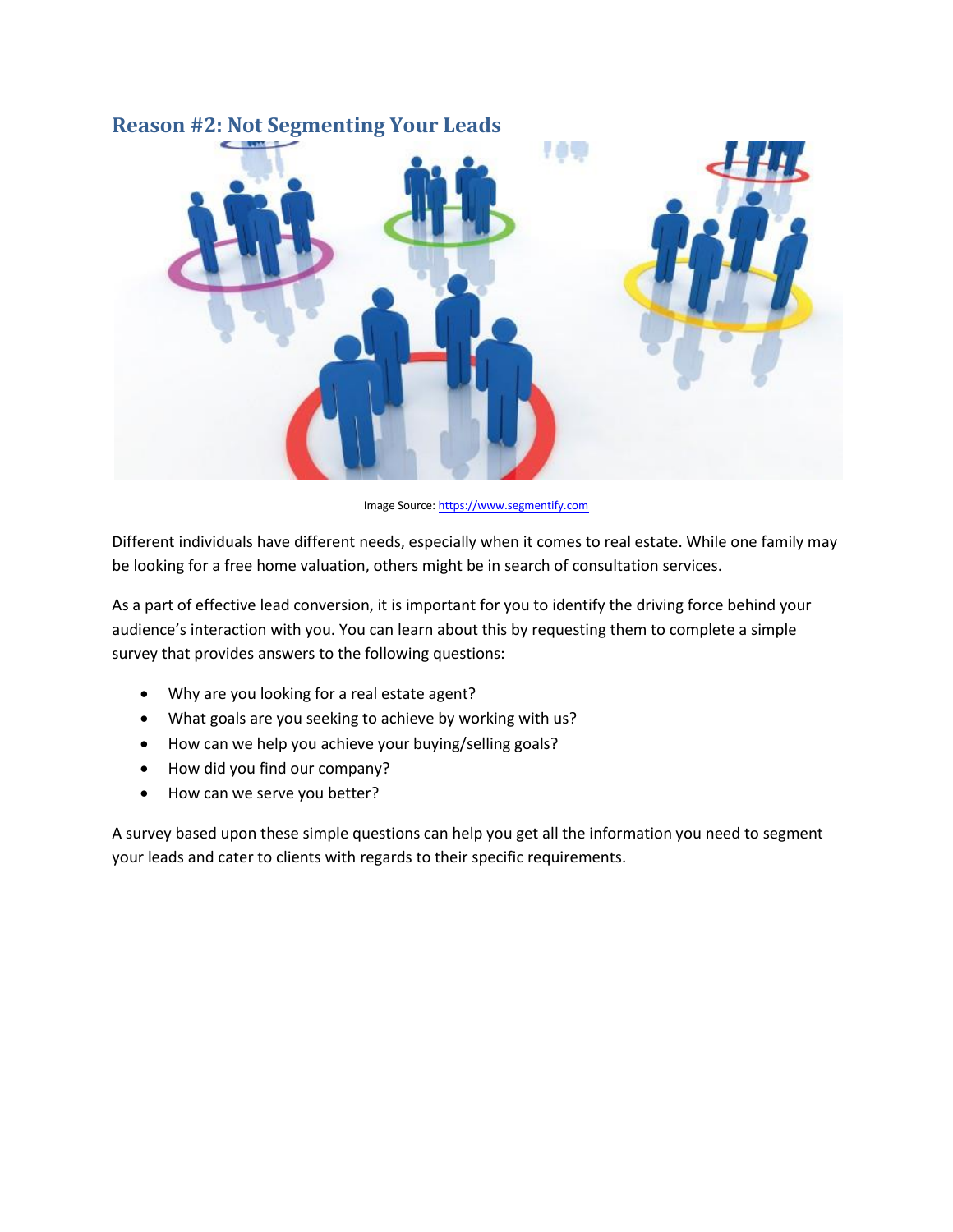### **Reason #3: Not Using the Latest Technology**



Image Source[: https://appliedtech.iit.edu](https://appliedtech.iit.edu/sites/sat/files/field_uploads/hero/right/itm_greatcareers_image.jpg)

Are you facing difficulty in keeping track of your online leads? Do you use auto responders? Most agents don't invest in the right tools and services they need to successfully convert their leads into customers. If you haven't quite paid attention to the latest technology available today, it is probably time for you to invest in an upgrade and gain access to the right tools.

If you're still managing your online leads manually, consider opting for automated options, such as a customer relationship management (CRM) system and/or a marketing automation tool. Invest in an intuitive CRM system that supports auto-responder, along with other features, to help you send out automated responses and follow-up emails to leads that come your way.



### **Reason #4: Neglecting the Power of a Referral System**

Image Source: [https://mydentalmarketing.com](https://mydentalmarketing.com.au/wp-content/uploads/2016/08/6.referral.jpg)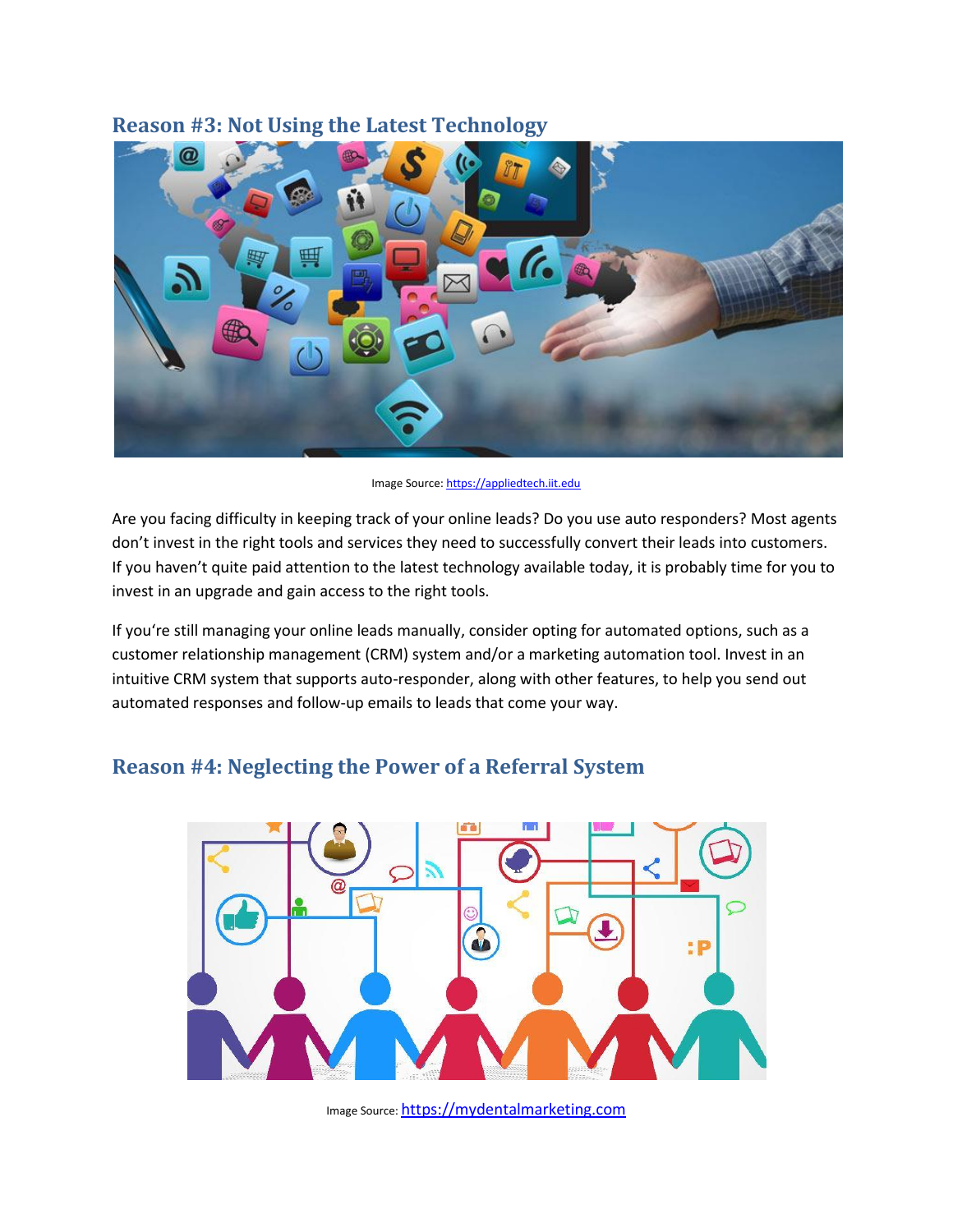The NAR highlights that referral systems, especially when it comes to finding the right real estate agent, are very much alive. In a survey conducted by the NAR in [2017,](https://www.nar.realtor/research-and-statistics/research-reports/home-buyer-and-seller-generational-trends) it was found that while 9% of homebuyers and 4% of sellers were able to find an agent online, 64% of sellers and 52% of homebuyers found their real estate agent through referrals. Although pursuing new clients is effective, it is just as important for real estate businesses to nurture their already existing clients and continue to remain in touch with them.



#### **Reason 5: You Don't Respond Fast Enough**

Image Source[: http://www.manageyourleads.com](http://www.manageyourleads.com/wp-content/uploads/2012/06/email-response.jpg)

The idea of being prompt when catering to inbound leads is essential for effective lead conversions. Almost all homebuyers and sellers are impatient – they need real estate services and they need them now.

Most homebuyers and sellers like to do their homework and start by seeking information on the Internet. Such leads don't often guarantee an instant conversion, but if you contact and guide them before other agents, there is a high chance that they will stick with you for all their real estate related needs.

While a study by the WAV Group, titled "Agent Responsiveness Study Reveals Critical Flaws in Real [Estate Lead Response](http://waves.wavgroup.com/2014/01/13/agent-responsiveness-study-reveals-critical-flaws-in-real-estate-lead-response/)", indicates that 48% of all buyer inquiries are ignored and never responded to, research indicates tha[t 35-50%](https://www.insidesales.com/insider/lead-management/sales-psychology-self-selectiong-get-there-first/) of most sales are secured by the vendor that is first to respond.

Emphasizing on the importance of responding to your leads without any delay, [Lead Response](http://www.leadresponsemanagement.org/lrm_study)  [Management Survey](http://www.leadresponsemanagement.org/lrm_study) b[y InsideSales.com](https://www.insidesales.com/free-trial/hosted-dialer/) highlights: